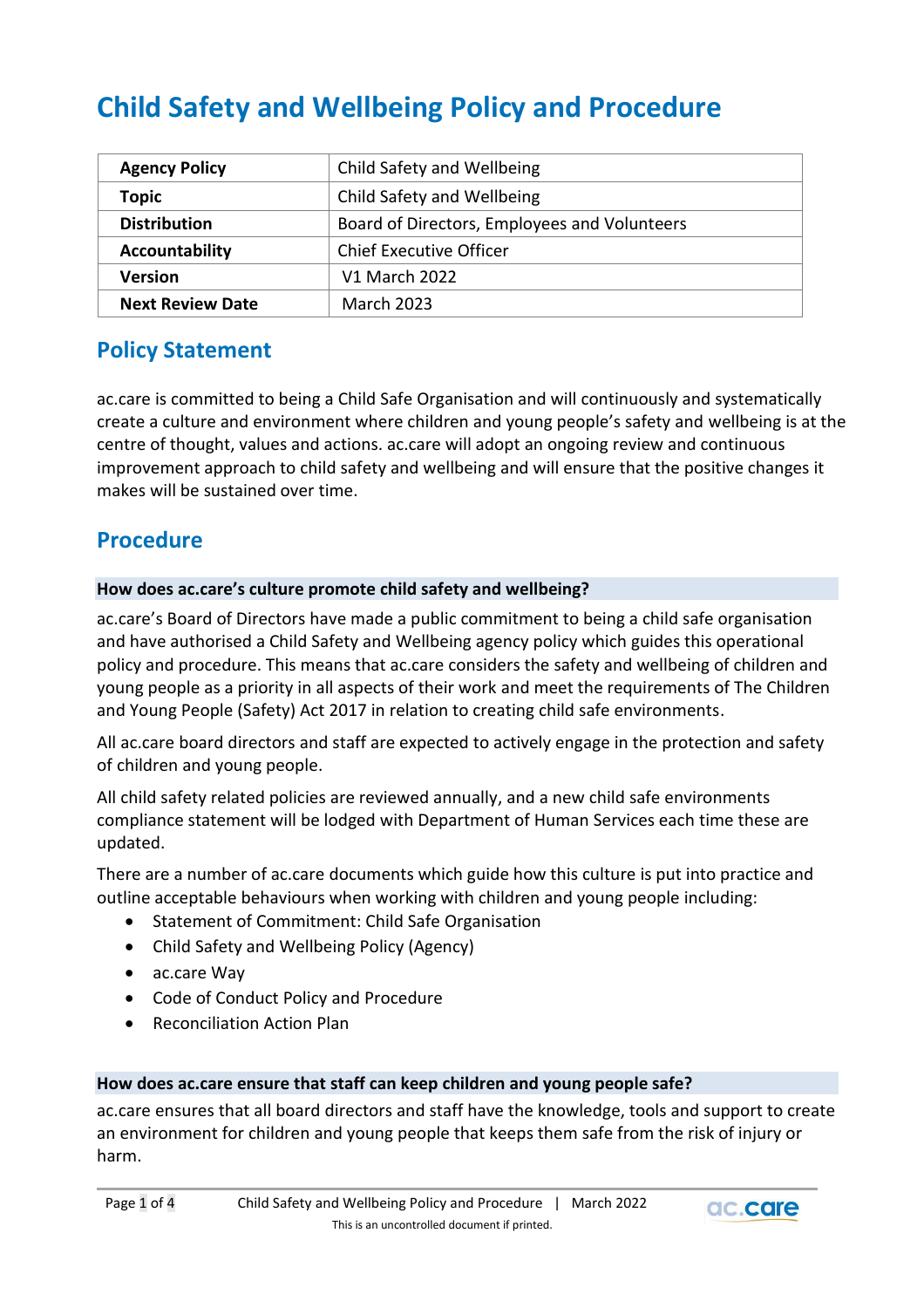As a child safe organisation, ac.care's recruitment and selection practices have a particular emphasis on child safety and wellbeing. ac.care requires mandatory employment screenings of all new and current staff and board members. Staff are provided with training on commencement and throughout their employment to help them identify and respond to child safety concerns, and this education is reinforced by regular supervision which provides an opportunity to have supported conversations about child safety issues.

If a suspicion arises that an ac.care staff member poses, or may pose, an unacceptable risk to children, ac.care will advise the Department for Human Services screening unit, as outlined in the Child Safety (Prohibited Persons) Act 2016. If it is believed that the staff member may have breached the Duty of Care towards a child, the behaviour will be treated as serious and wilful misconduct, and the Performance and Discipline Policy and Procedure will be followed. Support will continue to be provided to the child or young person and consideration given to whether referrals to other services should be provided.

ac.care understands that some children and young people are particularly vulnerable, such as Aboriginal and Torres Strait Islander children, children with a disability, children from culturally and linguistically diverse backgrounds, those who are unable to live at home, lesbian, gay, bisexual, transgender and intersex children and young people, and children who have experienced trauma, and ensures that all children feel safe, welcome and included.

ac.care supports the role of the Department for Child Protection in safeguarding children and young people under the guardianship of the Chief Executive by providing support and education to foster carers registered with ac.care, as outlined by the following documents:

- Care Concerns (Foster Carers) Policy and Procedure
- Child Placement Policy and Procedure
- Foster Carer Recruitment Training and Assessment Policy and Procedure
- Foster Carer Training and Development Policy and Procedure
- Standards of Alternative Care in South Australia
- Charter of Rights for Children and Young People in Care
- National Standards for Out-of-home Care

ac.care has policies and practices in place to ensure staff are keeping children and young people safe, including:

- Access and Equity Policy and Procedure
- Care Concerns (Employees Volunteers) Policy and Procedure
- Duty of Care Policy and Procedure
- Client Relations and Professional Boundaries Policy
- Mandatory Employment Screening Policy and Procedure
- Recruitment and Selection Policy and Procedure
- Induction process
- Mandatory Training Policy and Procedure
- Learning and Development Plan
- Client Services Supervision Policy and Procedure
- Volunteers Policy and Procedure

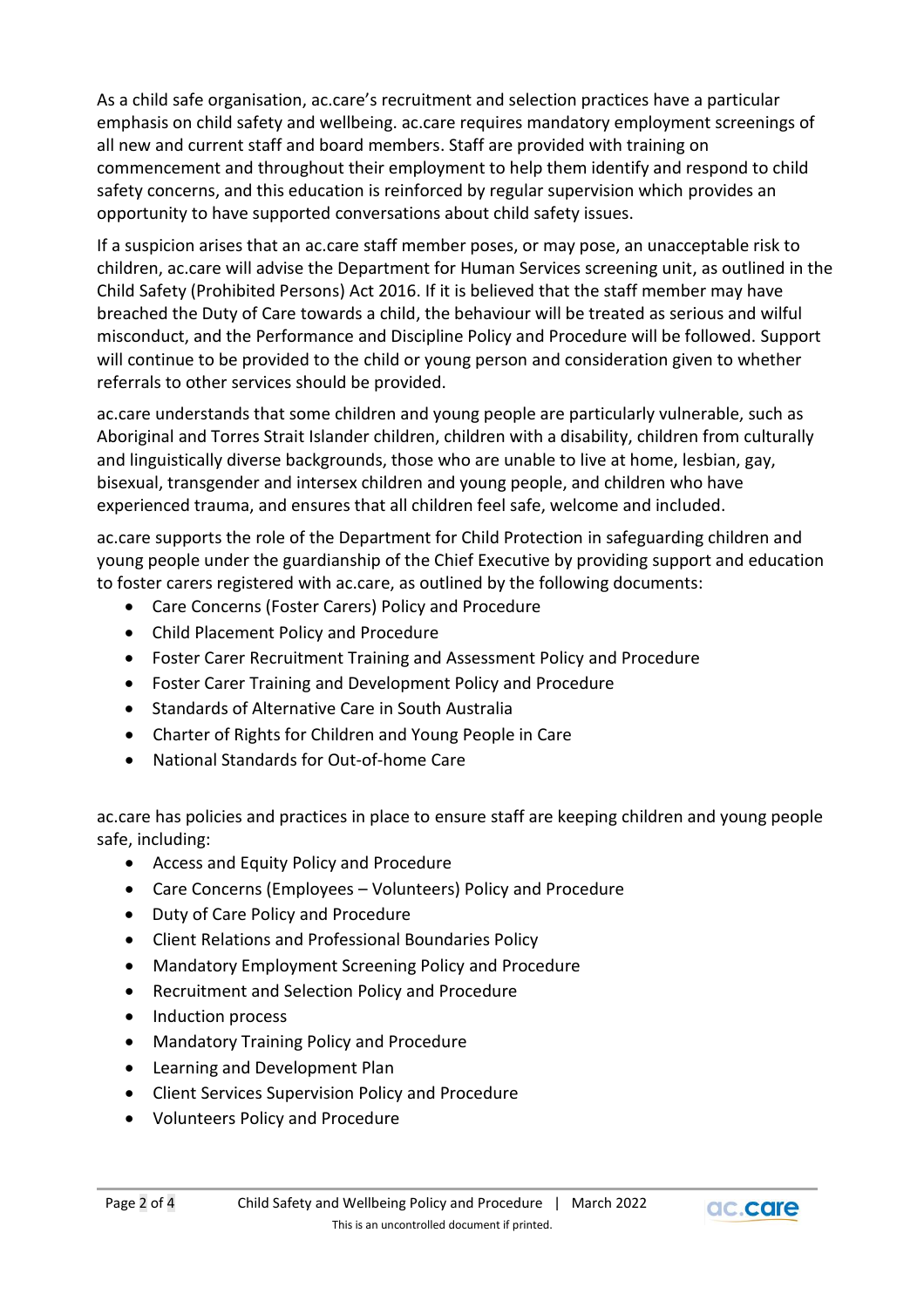## **How does ac.care communicate and engage with children and young people and their families?**

This policy, and other policies relevant to child safety and wellbeing are published on the ac.care website to ensure it is made available to all ac.care clients and community members. All existing staff are provided with the policy, and new staff will receive it as part of their induction and will be required to sign a document confirming that they have read and understood it.

ac.care has a genuine commitment to embedding client voice into everyday operations and practice to ensure that clients, including children, are active partners in informing what we do and how we do it. ac.care staff are proactive in seeking feedback from children and young people using a range of different methods of collecting and responding to the feedback, to ensure that children participate in decisions about them, and are taken seriously.

ac.care provides children, young people and their families with information about their rights and how to provide feedback about the services they receive. ac.care acknowledges that children and young people are particularly vulnerable and will provide a safe and supportive environment to discuss and raise complaints. ac.care takes a client-centred approach and as such is committed to protecting individuals' rights of privacy and confidentiality while delivering quality services, and has clear processes in place for ensuring that feedback from and information about children and young people is collected, stored and shared in a safe and appropriate manner, including:

- Client Voice Policy and Procedure
- Client Voice Framework
- Privacy Policy and Procedure
- Complaints Policy and Procedure External
- Information Sharing Policy and Procedure
- Information and Communication Technology Policy and Procedure

## **What strategies does ac.care implement to minimise risk for children and young people?**

ac.care has zero tolerance for the harm or abuse of children and young people and for failing to report suspected abuse.

ac.care provides tools for staff to identify and effectively manage risks. ac.care's risk register is a mechanism for recording, monitoring and reviewing risks, as well as developing mitigation strategies and action plans to minimise the risks. The ELT reviews the risk register at least three times per year in preparation for Audit and Risk Subcommittee and Board reporting. ac.care documents that support the commitment to minimising risk for children and young people include:

- Risk Management Policy and Procedure
- Risk Appetite Statement
- Risk Assessment form
- Risk Register
- Whistleblowers Policy and Procedure
- Records Management Policy and Procedure

## **What is my responsibility as a mandated notifier?**

All ac.care staff are mandated notifiers, as outlined in The Children and Young People (Safety) Act of 2017. This means that if in the course of their work, they form a suspicion on reasonable grounds that a child or young person is or may be at risk of harm, they must report that suspicion